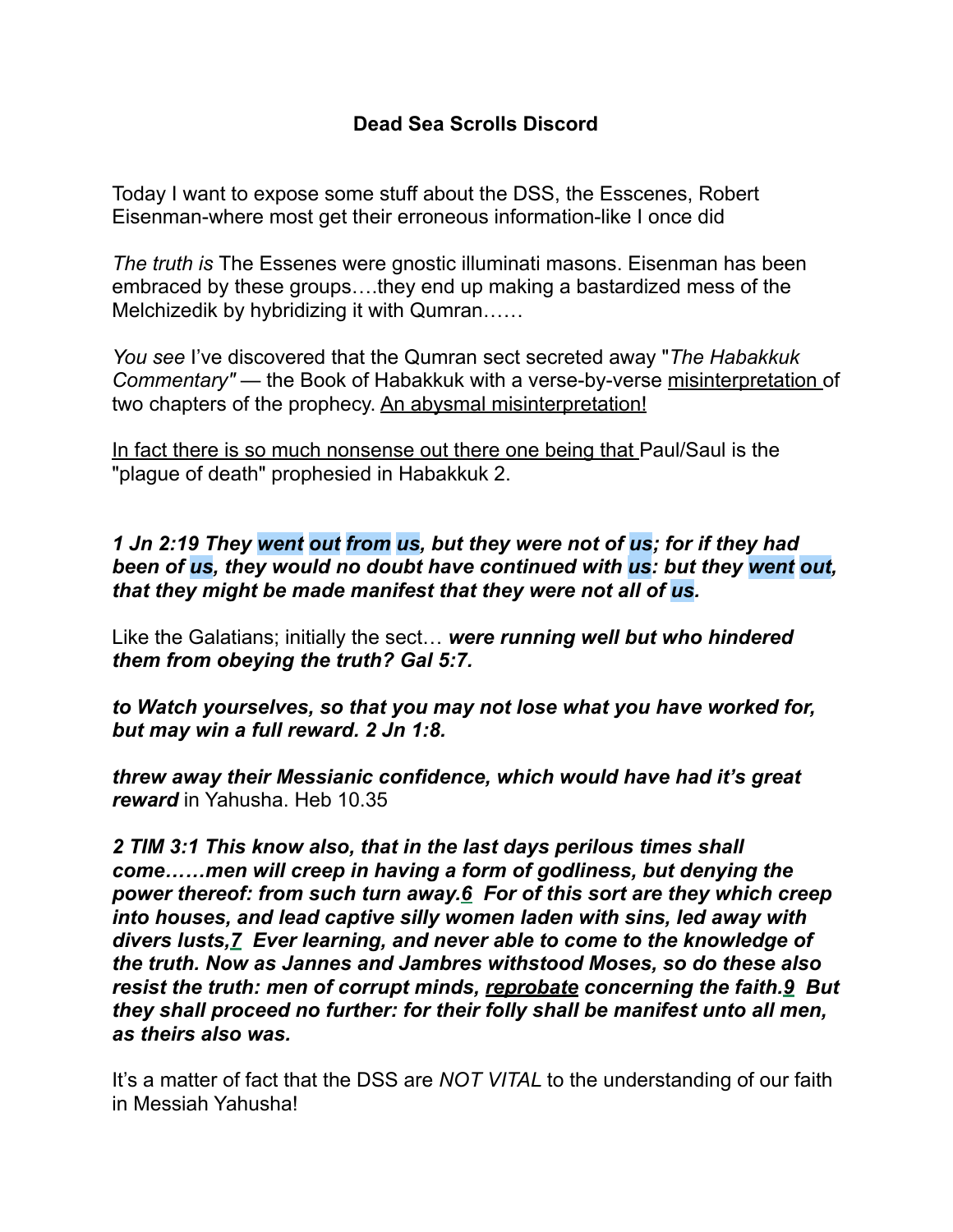## *2 Pet 2:1 there shall be false teachers among you, who privily shall bring in damnable heresies, even denying the Moshiach that bought them, and bring upon themselves swift destruction.*

The Qumran sect *didn't even preserve* the MSS with that great a care! The copies of the Hebrew Old Testament which they possessed in the "*Isaiah Scroll,*" for example, are full of minor spelling changes and misplaced words, changes that represent the carelessness of unofficial scribes who copied *on leather!* 

The copy of Isaiah we have in our bibles is far more grammatically accurate than this '*goats herd*' unofficial copy of Isaiah made over 2000 years ago.

This is the same sect that penned *"The War of the Sons of Light with the Sons of Darkness"* containing uninspired Jewish apocalyptic **fables.** 

*Tit 1:14 Not giving heed to Jewish fables, and commandments of men, that turn from the truth.* 

## *Eph 4:14 children, tossed to and fro, and carried about with every wind of doctrine, by the sleight of men, and cunning craftiness, whereby they lie in wait to deceive.*

If Robert Eisenman a leading researcher in the DSS is *spouting lies* like Paul of the New Testament is the "*Spouter of Lies*" mentioned in the Dead Sea Scrolls;

….and at the same time that Paul is who Josephus calls *'Saul whose kinsman is Costobarus'* who disappears after being interrogated by Nero in Corinth……

…….and *James the Just* is the Messiah like figure "*the teacher of righteousness*"

*3.15 our beloved brother Paul also according to the wisdom given unto him hath written unto you; As also in all his epistles, speaking in them of these things; in which are some things hard to be understood, which they that are unlearned and unstable wrest, as they do also the other scriptures, unto their own destruction.*

These DSS theories also assume that Luke is a conniving, manipulative liar when he discusses the life of Paul.

Falling for these *pseudo intellectual speculative theories* would require us to believe that Luke is making up the entire story of Paul, which is a rather *ludicrous*